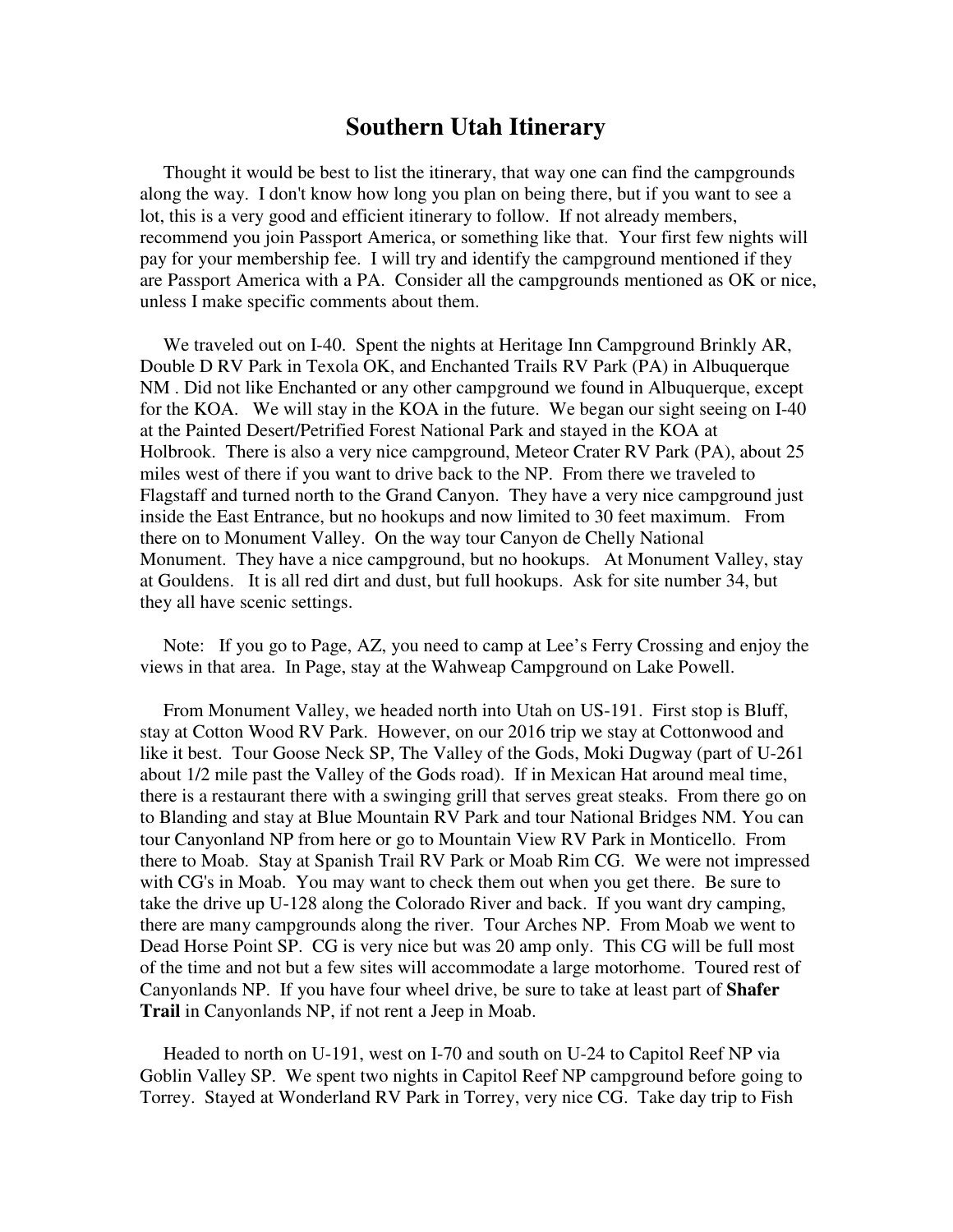Lake and do day trip over Boulder Mountain to Escalente. Torrey is just below Capitol Reef NP. Torrey is a very good place to rest up and just enjoy the surroundings in this small rural town. We spent four nights there. Do **not** eat at the Wonderland Inn restaurant. The food is microwaved frozen dinners.

 From Torrey, we took U-12 down to Bryce Canyon NP and stayed at Ruby's Inn Campground. This takes you down to through Escalante. This is a 65 mile drive across Boulder Mountain at about 11,000 feet elevation and through the Escalante National Monument. Boulder Mountain is the highest "forrested" mountain in North America. The road has many  $8\% \& 10\%$  grades, a couple of  $12\%$ , and one  $14\%$ grade. Plus, in the middle of the Escalante Monument, there is about a one mile stretch of road that is nothing but S curves on the top of a 40-50 foot wide ridge with extreme drop offs on both sides--and no guard rails. It is called the Hog Back. You will need reservations at Ruby's!! If no reservations, you may get in, but without sewage hookup. A prettier place is on down the road a few miles in Red Canyon, but I don't think they have hookups. Also, there is a Red Canyon RV Park on down a few more miles going west on U-12. But, Ruby's is the hub of everything at Bryce. The campground can be very dusty from white rock, like many KOA's. There is a KOA in Cannonville before you get to Bryce, we did not stay there, but it might be better than Ruby's. While in this area drive over to Panguitch Lake. The Panguitch Creek is green and flows from the lake into the Virgin River.

 From Bryce, we stayed at the Bryce-Zion KOA in Glendale. From here take a day trip over to Cedar City. They have a Walmart and many restaurants. **Be sure to stop by Cedar Breaks NM.** Cedar Breaks also has a very nice campground, but no hookups. We would have stayed there, but the weather was way below freezing at night. It should be cool enough while you are there to do without A/C. From here we went on into Zion NP and stayed at the Zion River Resort RV Park. The Zion campgrounds were full and we found an opening in the Zion River Resort RV Park so that is where we stayed. It is crowded!! Be sure to visit the Western part of Zion NP, off I-15.

 From Zion we went to Mesquite, NV and stayed at the Casablanca Casino RV Park- all pavement. They have a great pool area. There are other RV Parks in Mesquite. Almost all the casinos have one. From Mesquite we went to the Valley of Fire State Park about 60 miles north of Las Vegas off I-15. To get there you drive through the Virgin River Gorge. It is the most expensive stretch of Interstate per mile of all the interstate highways. **The Valley of Fire is a MUST See.** They have two campgrounds and one has 50 Amp hookups. CG A does have bathhouses. From Valley of Fire to Vegas. Sam's Town RV Park is about as good as it gets in Vegas. Nothing to brag about, and is an almost all paved parking lot. Actually, we prefer to stay in the Nellis RV Park which is on the north side of Sam's Town and belongs to Sam's Town. There was one being remodeled near there that looked better. From Vegas we went to Phoenix and stayed at the Good Life RV Resort (PA) in Mesa. Great RV Park.